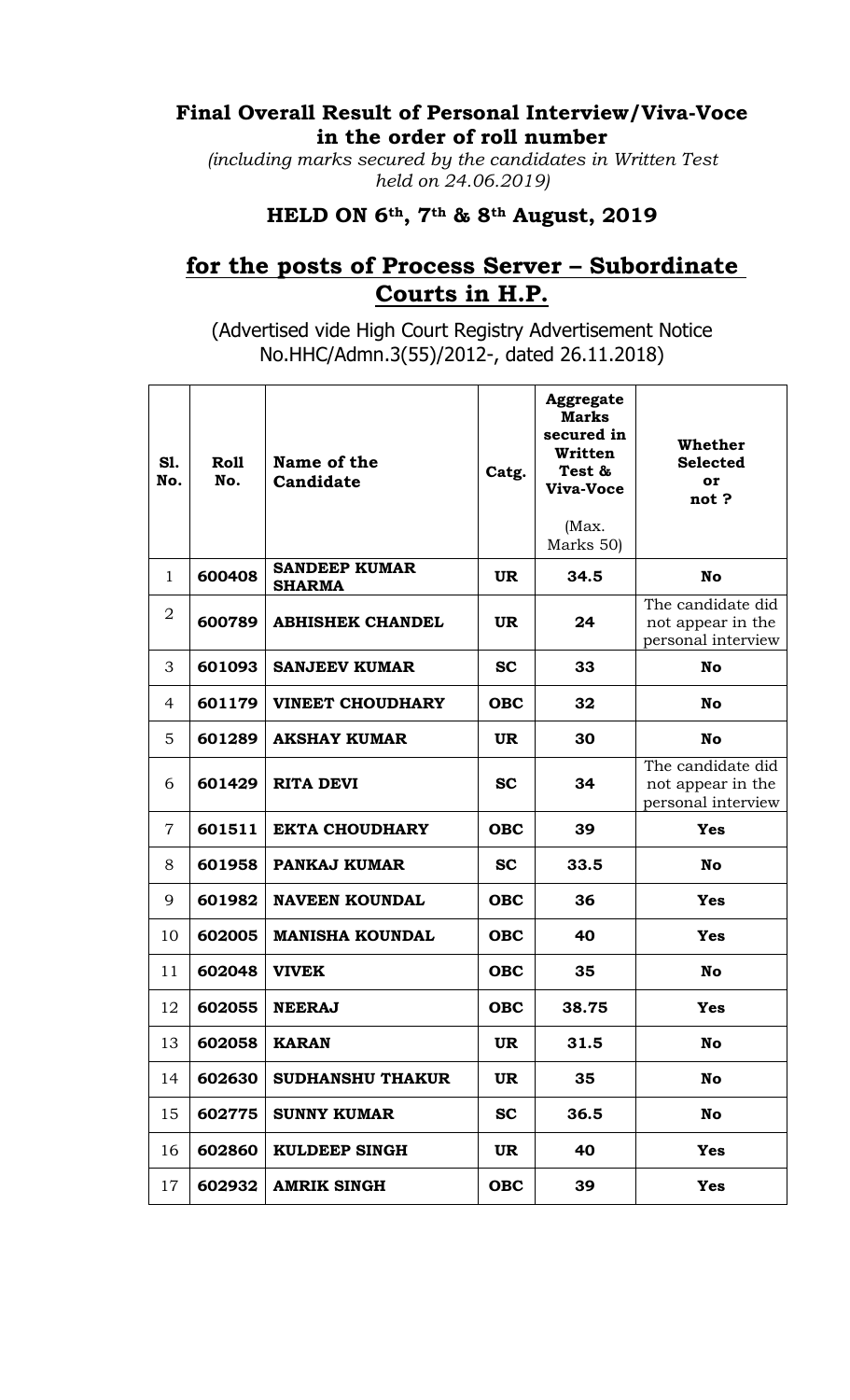| <b>S1.</b><br>No. | Roll<br>No. | Name of the<br>Candidate | Catg.      | <b>Aggregate</b><br><b>Marks</b><br>secured in<br>Written<br>Test &<br>Viva-Voce<br>(Max.<br>Marks 50) | Whether<br><b>Selected</b><br>or<br>not?                     |
|-------------------|-------------|--------------------------|------------|--------------------------------------------------------------------------------------------------------|--------------------------------------------------------------|
| 18                | 602956      | <b>ANIL KUMAR</b>        | <b>OBC</b> | 35                                                                                                     | <b>Yes</b>                                                   |
| 19                | 603376      | PANKAJ KUMAR             | <b>UR</b>  | 30.5                                                                                                   | No                                                           |
| 20                | 604865      | <b>SUSHIL KUMAR</b>      | <b>OBC</b> | 29                                                                                                     | The candidate did<br>not appear in the<br>personal interview |
| 21                | 604878      | <b>NEK RAM</b>           | <b>OBC</b> | 33                                                                                                     | No                                                           |
| 22                | 604916      | <b>POONAM RAHI</b>       | <b>SC</b>  | 36                                                                                                     | No                                                           |
| 23                | 605362      | <b>SURESH KUMAR</b>      | <b>SC</b>  | 33                                                                                                     | <b>No</b>                                                    |
| 24                | 605391      | <b>DHARAM SINGH</b>      | <b>UR</b>  | 30                                                                                                     | <b>No</b>                                                    |
| 25                | 605529      | PANKAJ SHARMA            | <b>UR</b>  | 26                                                                                                     | The candidate did<br>not appear in the<br>personal interview |
| 26                | 605542      | <b>ANIL KUMAR</b>        | <b>SC</b>  | 38                                                                                                     | <b>Yes</b>                                                   |
| 27                | 605706      | <b>MADHU BALA</b>        | <b>SC</b>  | 38                                                                                                     | <b>Yes</b>                                                   |
| 28                | 605784      | <b>PREETI</b>            | <b>UR</b>  | 36                                                                                                     | No                                                           |
| 29                | 605840      | <b>VINAY KUMAR</b>       | $\bf SC$   | 33                                                                                                     | No                                                           |
| 30                | 605872      | <b>SOHAN SINGH</b>       | <b>UR</b>  | 34                                                                                                     | No                                                           |
| 31                | 606016      | <b>YUSAF ALI</b>         | <b>OBC</b> | 36.5                                                                                                   | <b>Yes</b>                                                   |
| 32                | 606155      | <b>MOHD AAKIB</b>        | <b>UR</b>  | 36                                                                                                     | <b>Yes</b>                                                   |
| 33                | 606179      | <b>KHEM CHAND</b>        | <b>SC</b>  | 38                                                                                                     | <b>Yes</b>                                                   |
| 34                | 606181      | <b>PARVEEN SINGH</b>     | UR.        | 38                                                                                                     | <b>Yes</b>                                                   |
| 35                | 606214      | <b>ASHISH SAINI</b>      | <b>UR</b>  | 34                                                                                                     | No                                                           |
| 36                | 606232      | <b>ABHISHEK KUMAR</b>    | <b>SC</b>  | 32                                                                                                     | No                                                           |
| 37                | 606627      | <b>MADHU BALA</b>        | <b>SC</b>  | 34                                                                                                     | No                                                           |
| 38                | 606856      | <b>KUL BHUSHAN</b>       | <b>UR</b>  | 36                                                                                                     | No                                                           |
| 39                | 607821      | <b>JASWINDER SINGH</b>   | <b>UR</b>  | 30                                                                                                     | No                                                           |
| 40                | 607890      | VANITA KUMARI            | <b>SC</b>  | 37.5                                                                                                   | <b>Yes</b>                                                   |
| 41                | 608119      | <b>KESHAV DASS</b>       | <b>UR</b>  | 32                                                                                                     | No                                                           |
| 42                | 608393      | <b>DIMPLE</b>            | <b>UR</b>  | 34                                                                                                     | No                                                           |